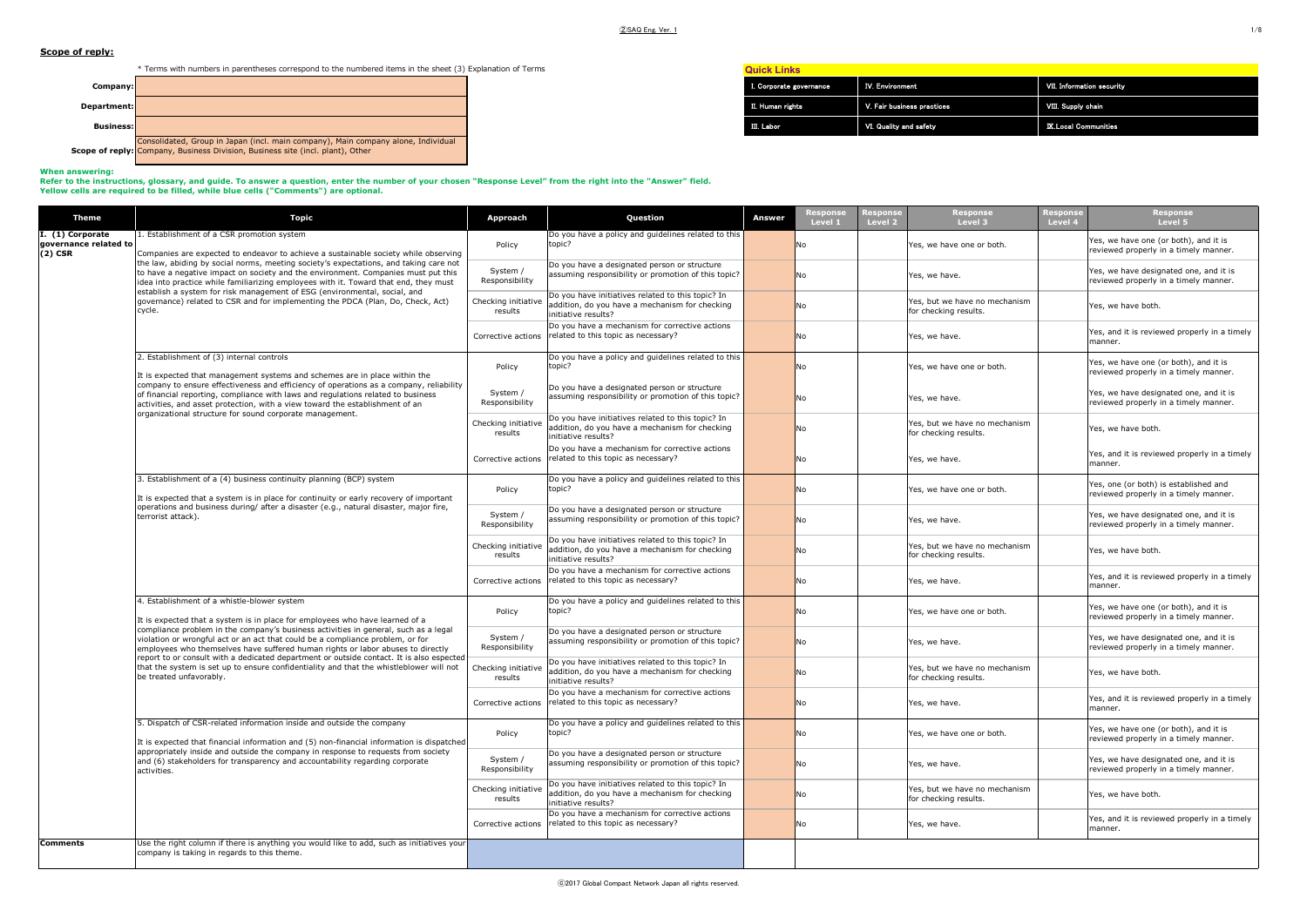| <b>Theme</b>     | <b>Topic</b>                                                                                                                                                                                                                                                                                                                                                                                                                                                                                                                                                                                                                                    | Approach                       | Question                                                                                                                                                                                           | <b>Answer</b> | <b>Response</b><br>Level 1 | <b>lesponse</b><br>Level 2 | <b>Response</b><br>Level 3                              | Response<br>Level 4 | Response<br>Level 5                                                             |
|------------------|-------------------------------------------------------------------------------------------------------------------------------------------------------------------------------------------------------------------------------------------------------------------------------------------------------------------------------------------------------------------------------------------------------------------------------------------------------------------------------------------------------------------------------------------------------------------------------------------------------------------------------------------------|--------------------------------|----------------------------------------------------------------------------------------------------------------------------------------------------------------------------------------------------|---------------|----------------------------|----------------------------|---------------------------------------------------------|---------------------|---------------------------------------------------------------------------------|
| II. Human rights | 1. Basic attitude toward human rights<br>Companies should respect and protect human rights as declared in international<br>standards and frameworks and ensure that they are not complicit in (or contributing<br>to) human rights violations.                                                                                                                                                                                                                                                                                                                                                                                                  | Legal awareness                | Are you aware of international standards and<br>frameworks, national legislation as well as (12)<br>social norms/(13) industry norms and standards at<br>home and abroad related to this category? |               | No                         |                            | Yes, but the existence of<br>violations is not checked. |                     | Yes, and the existence of violations is<br>checked.                             |
|                  | Major international frameworks and norms:<br>(7) Universal Declaration of Human Rights, (8) Ten Principles of the UN Global<br>Compact, (9) UN Guiding Principles on Business and Human Rights, (10) OECD<br>Guidelines for Multinational Enterprises, (11) UK Modern Slavery Act, etc.                                                                                                                                                                                                                                                                                                                                                         | Policy                         | Do you have a policy and quidelines related to this<br>topic?                                                                                                                                      |               | No                         |                            | Yes, we have one or both.                               |                     | Yes, we have one (or both), and it is<br>reviewed properly in a timely manner.  |
|                  |                                                                                                                                                                                                                                                                                                                                                                                                                                                                                                                                                                                                                                                 | System /<br>Responsibility     | Do you have a designated person or structure<br>assuming responsibility or promotion of this topic?                                                                                                |               | No                         |                            | Yes, we have.                                           |                     | Yes, we have designated one, and it is<br>reviewed properly in a timely manner. |
|                  | 2. Respect for human rights and prohibition of discrimination<br>Companies should respect human rights and have a responsibility to conduct decision-<br>making and business activities without discrimination based on race, nationality,                                                                                                                                                                                                                                                                                                                                                                                                      | Checking initiative<br>results | Do you have initiatives related to this topic? In<br>addition, do you have a mechanism for checking<br>initiative results?                                                                         |               | No                         |                            | Yes, but we have no mechanism<br>for checking results.  |                     | Yes, we have both.                                                              |
|                  | gender, (14) sexual orientation, age, ancestry, religion, ethnicity, or immigration,<br>etc., or against children, senior citizens, persons with disabilities, indigenous<br>populations, the poor, or persons with HIV/AIDS, etc.                                                                                                                                                                                                                                                                                                                                                                                                              | Corrective actions             | Do you have a mechanism for corrective actions<br>related to this topic as necessary?                                                                                                              |               | No                         |                            | Yes, we have.                                           |                     | Yes, and it is reviewed properly in a timely<br>manner.                         |
|                  | 3. Avoidance of complicity in (or contribution to) human rights abuses<br>Companies should ensure that the company's decision-making, business activities,<br>and products and services do not lead to complicity in (or contributions to) human                                                                                                                                                                                                                                                                                                                                                                                                | results                        | Do you have initiatives related to this topic? In<br>Checking initiative addition, do you have a mechanism for checking<br>initiative results?                                                     |               | No                         |                            | Yes, but we have no mechanism<br>for checking results.  |                     | Yes, we have both.                                                              |
|                  | rights abuses of consumers or members of the local community.                                                                                                                                                                                                                                                                                                                                                                                                                                                                                                                                                                                   | Corrective actions             | Do you have a mechanism for corrective actions<br>related to this topic as necessary?                                                                                                              |               | No                         |                            | Yes, we have.                                           |                     | Yes, and it is reviewed properly in a timely<br>manner                          |
|                  | 4. Respect for indigenous peoples and local communities<br>It is important for companies that conduct business in regions where indigenous<br>peoples and ethnic minorities live to respect their unique cultures and histories, to<br>abide not only by local laws and ordinances but also international standards, and to<br>give consideration to the rights of indigenous peoples. Also, beyond the issue of<br>indigenous peoples, it is essential to conduct responsible business operations with<br>sensitivity to local communities that are effected, in order to maintain the right to<br>operate and to obtain permits and licenses. | Checking initiative<br>results | Do you have initiatives related to this topic? In<br>addition, do you have a mechanism for checking<br>initiative results?                                                                         |               | No                         |                            | Yes, but we have no mechanism<br>for checking results.  |                     | Yes, we have both.                                                              |
|                  |                                                                                                                                                                                                                                                                                                                                                                                                                                                                                                                                                                                                                                                 | Corrective actions             | Do you have a mechanism for corrective actions<br>related to this topic as necessary?                                                                                                              |               | No                         |                            | Yes, we have.                                           |                     | Yes, and it is reviewed properly in a timely<br>manner                          |
| Comments         | Use the right column if there is anything you would like to add, such as initiatives your<br>company is taking in regards to this theme.                                                                                                                                                                                                                                                                                                                                                                                                                                                                                                        |                                |                                                                                                                                                                                                    |               |                            |                            |                                                         |                     |                                                                                 |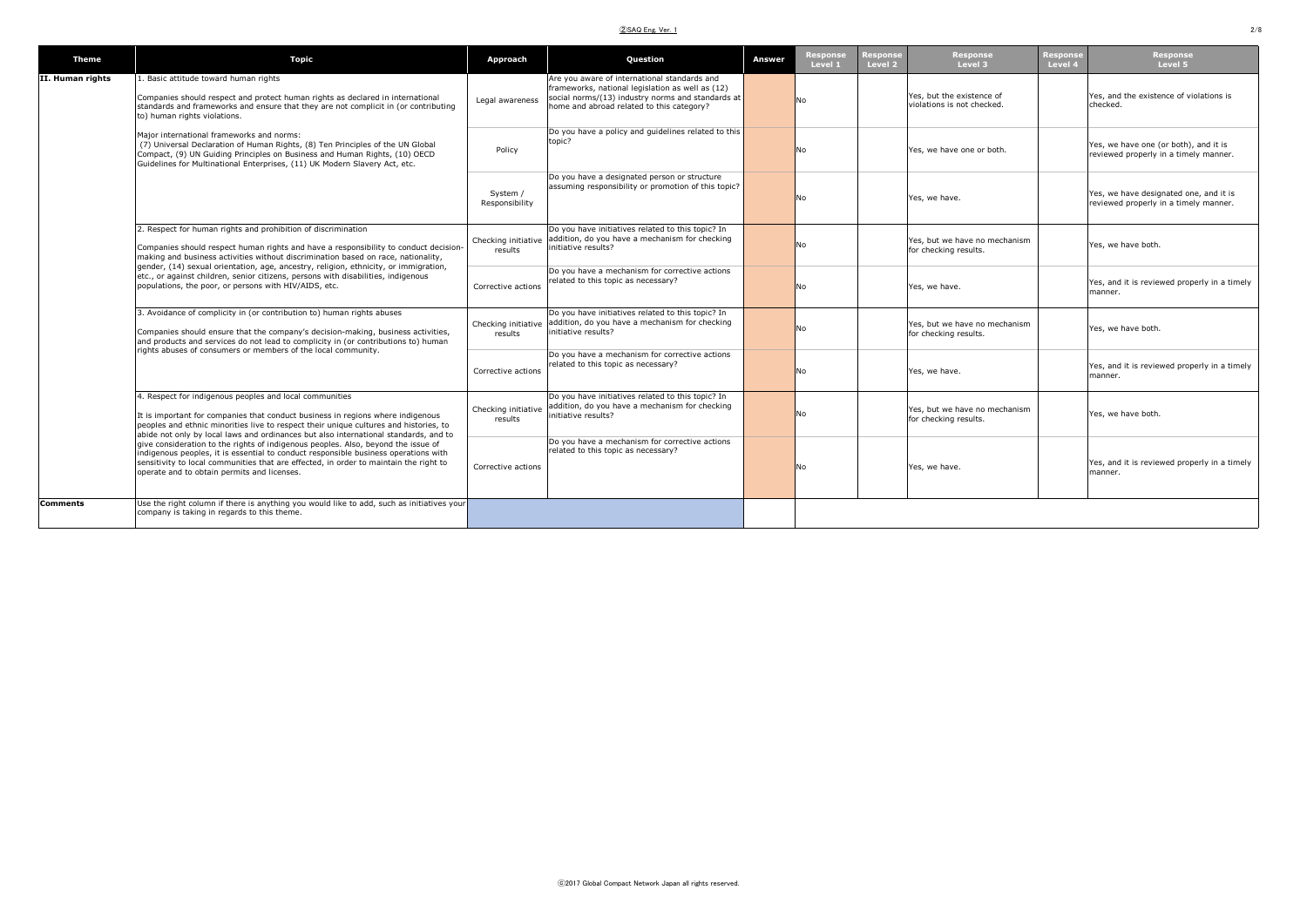#### ②SAQ Eng. Ver. 1 3/8

| <b>Theme</b> | <b>Topic</b>                                                                                                                                                                                                                                                                             | Approach                       | Question                                                                                                                                       | Answer | espons<br>Level 1 | Response<br>Level 3<br>lespons<br>Level 2               | espons<br>Level 4 | Response<br>Level 5                                                             |
|--------------|------------------------------------------------------------------------------------------------------------------------------------------------------------------------------------------------------------------------------------------------------------------------------------------|--------------------------------|------------------------------------------------------------------------------------------------------------------------------------------------|--------|-------------------|---------------------------------------------------------|-------------------|---------------------------------------------------------------------------------|
| III. Labor   | 1. Basic attitude toward labor practices                                                                                                                                                                                                                                                 |                                | Are you aware of legislation as well as social                                                                                                 |        |                   |                                                         |                   |                                                                                 |
|              | Companies should recognize and comply with the labor principles presented in<br>international norms, etc., and to apply basic workplace principles as universal values.                                                                                                                  | Legal awareness                | norms/ industry norms and standards at home and<br>abroad related to this category?                                                            |        | No                | Yes, but the existence of<br>violations is not checked. |                   | Yes, and the existence of violations is<br>checked.                             |
|              | Main international frameworks and norms:<br>(7) Universal Declaration of Human Rights, (15) International Labor Organization's<br>(ILO) Declaration on Fundamental Principles and Rights at Work, (8) Ten Principles of                                                                  | Policy                         | Do you have a policy and guidelines related to this<br>topic?                                                                                  |        | No                | Yes, we have one or both.                               |                   | Yes, we have one (or both), and it is<br>reviewed properly in a timely manner.  |
|              | the UN Global Compact, (9) UN "Guiding Principles on Business and Human Rights,"<br>(10) OECD Guidelines for Multinational Enterprises, (11) UK Modern Slavery Act, etc.                                                                                                                 | System /<br>Responsibility     | Do you have a designated person or structure<br>assuming responsibility or promotion of this topic?                                            |        | No                | Yes, we have.                                           |                   | Yes, we have designated one, and it is<br>reviewed properly in a timely manner. |
|              | 2. Prohibition of discrimination in the workplace<br>Companies should not discriminate at the workplace, including during recruitment<br>process, based on race, nationality, gender, sexual orientation, age, ancestry,                                                                 | Checking initiative<br>results | Do you have initiatives related to this topic? In<br>addition, do you have a mechanism for checking<br>initiative results?                     |        | No                | Yes, but we have no mechanism<br>for checking results.  |                   | Yes, we have both                                                               |
|              | religion, ethnicity, immigration, the existence of a disability, etc., or any factors other<br>than factors such as the applicant's abilities and aptitude.                                                                                                                              | Corrective actions             | Do you have a mechanism for corrective actions<br>related to this topic as necessary?                                                          |        | No                | Yes, we have.                                           |                   | Yes, and it is reviewed properly in a timely<br>manner.                         |
|              | 3. Provision of equal opportunities to employees regarding human resources<br>development and (16) career advancement, etc.<br>Companies are expected to play a critical roll in ensuring that opportunities, such as                                                                    | Checking initiative<br>results | Do you have initiatives related to this topic? In<br>addition, do you have a mechanism for checking<br>nitiative results?                      |        | <b>No</b>         | Yes, but we have no mechanism<br>for checking results.  |                   | Yes, we have both.                                                              |
|              | for promotion and training, are provided equally without undermining fairness on the<br>grounds of race, nationality, gender, sexual orientation, age, ancestry, religion,<br>ethnicity, immigration, the existence of a disability, marital status, or the condition of<br>health, etc. | Corrective actions             | Do you have a mechanism for corrective actions<br>related to this topic as necessary?                                                          |        | No                | Yes, we have.                                           |                   | Yes, and it is reviewed properly in a timely<br>manner.                         |
|              | 4. Prohibition of inhumane treatment<br>Companies should respect employees' human rights. Inhumane treatment, such as<br>abuse, physical punishment and harassment, is prohibited.                                                                                                       | Checking initiative<br>results | Do you have initiatives related to this topic? In<br>addition, do you have a mechanism for checking<br>nitiative results?                      |        | No                | Yes, but we have no mechanism<br>for checking results.  |                   | Yes, we have both.                                                              |
|              |                                                                                                                                                                                                                                                                                          | Corrective actions             | Do you have a mechanism for corrective actions<br>related to this topic as necessary?                                                          |        | No                | Yes, we have.                                           |                   | Yes, and it is reviewed properly in a timely<br>manner.                         |
|              | 5. Payment of fair wages<br>Companies should abide by the legal minimum wage of the country and region in<br>which they are operating, and ensure that an appropriate (17) collective agreement is                                                                                       | Checking initiative<br>results | Do you have initiatives related to this topic? In<br>addition, do you have a mechanism for checking<br>initiative results?                     |        | No.               | Yes, but we have no mechanism<br>for checking results.  |                   | Yes, we have both.                                                              |
|              | concluded regarding matters such as overtime, and that extra pay and payment<br>methods, etc., are applied fairly.                                                                                                                                                                       | Corrective actions             | Do you have a mechanism for corrective actions<br>related to this topic as necessary?                                                          |        | No                | Yes, we have.                                           |                   | Yes, and it is reviewed properly in a timely<br>manner.                         |
|              | 6. Fair application of working hours, time off, and paid time off, etc.<br>Companies should abide by working hours designated by law or agreed to in advance.<br>They should ensure that employees' working hours are managed appropriately and                                          | results                        | Do you have initiatives related to this topic? In<br>Checking initiative addition, do you have a mechanism for checking<br>initiative results? |        | No                | Yes, but we have no mechanism<br>for checking results.  |                   | Yes, we have both.                                                              |
|              | that they are given the right to take paid time off. Employees should be given at least<br>one day off per week.                                                                                                                                                                         | Corrective actions             | Do you have a mechanism for corrective actions<br>related to this topic as necessary?                                                          |        | No                | Yes, we have.                                           |                   | Yes, and it is reviewed properly in a timely<br>manner.                         |
|              | 7. Prohibition of forced labor<br>Companies should avoid making people work against their will and making people do<br>work that restricts their freedom to leave their jobs. Work coercion using unjustified                                                                            | Checking initiative<br>results | Do you have initiatives related to this topic? In<br>addition, do you have a mechanism for checking<br>initiative results?                     |        | <b>No</b>         | Yes, but we have no mechanism<br>for checking results.  |                   | Yes, we have both.                                                              |
|              | means of restraint and compulsion of overtime work, etc., should not be practiced. In<br>addition, (18) unjustified retention of identification documents, etc., and unjustified<br>collection of (19) deposit should not be practiced.                                                  | Corrective actions             | Do you have a mechanism for corrective actions<br>related to this topic as necessary?                                                          |        | No                | Yes, we have.                                           |                   | Yes, and it is reviewed properly in a timely<br>manner.                         |
|              | 8. Prohibition of child labor<br>Companies should avoid employing children under the legal working age in that<br>country or region. In addition, children should not be made to perform work that could                                                                                 | Checking initiative<br>results | Do you have initiatives related to this topic? In<br>addition, do you have a mechanism for checking<br>nitiative results?                      |        | No                | Yes, but we have no mechanism<br>for checking results.  |                   | Yes, we have both.                                                              |
|              | harm their health, safety, or morals.                                                                                                                                                                                                                                                    | Corrective actions             | Do you have a mechanism for corrective actions<br>related to this topic as necessary?                                                          |        | No                | Yes, we have.                                           |                   | Yes, and it is reviewed properly in a timely<br>manner.                         |
|              | 9. Respect for the religious traditions and customs of the country of operation<br>Companies should respect the traditions and customs of the country and region in<br>which they are operating, and respect their employees' religious traditions and                                   | Checking initiative<br>results | Do you have initiatives related to this topic? In<br>addition, do you have a mechanism for checking<br>nitiative results?                      |        | N <sub>o</sub>    | Yes, but we have no mechanism<br>for checking results.  |                   | Yes, we have both.                                                              |
|              | customs. Care should be taken through uniform employment regulations, etc., to not<br>hinder them.                                                                                                                                                                                       | Corrective actions             | Do you have a mechanism for corrective actions<br>related to this topic as necessary?                                                          |        | <b>No</b>         | Yes, we have.                                           |                   | Yes, and it is reviewed properly in a timely<br>manner.                         |
|              | 10. Recognition of and respect for (20) freedom of association and the right to<br>collective bargaining                                                                                                                                                                                 | results                        | Do you have initiatives related to this topic? In<br>Checking initiative addition, do you have a mechanism for checking<br>initiative results? |        | No                | Yes, but we have no mechanism<br>for checking results.  |                   | Yes, we have both.                                                              |
|              | Companies should respect their employees' freedom of association, freedom to join a<br>labor union, and freedom to protest without being subject to retribution, threats, or<br>harassment and should provide opportunities for labor-management dialogue.                               | Corrective actions             | Do you have a mechanism for corrective actions<br>related to this topic as necessary?                                                          |        | No                | Yes, we have.                                           |                   | Yes, and it is reviewed properly in a timely<br>manner.                         |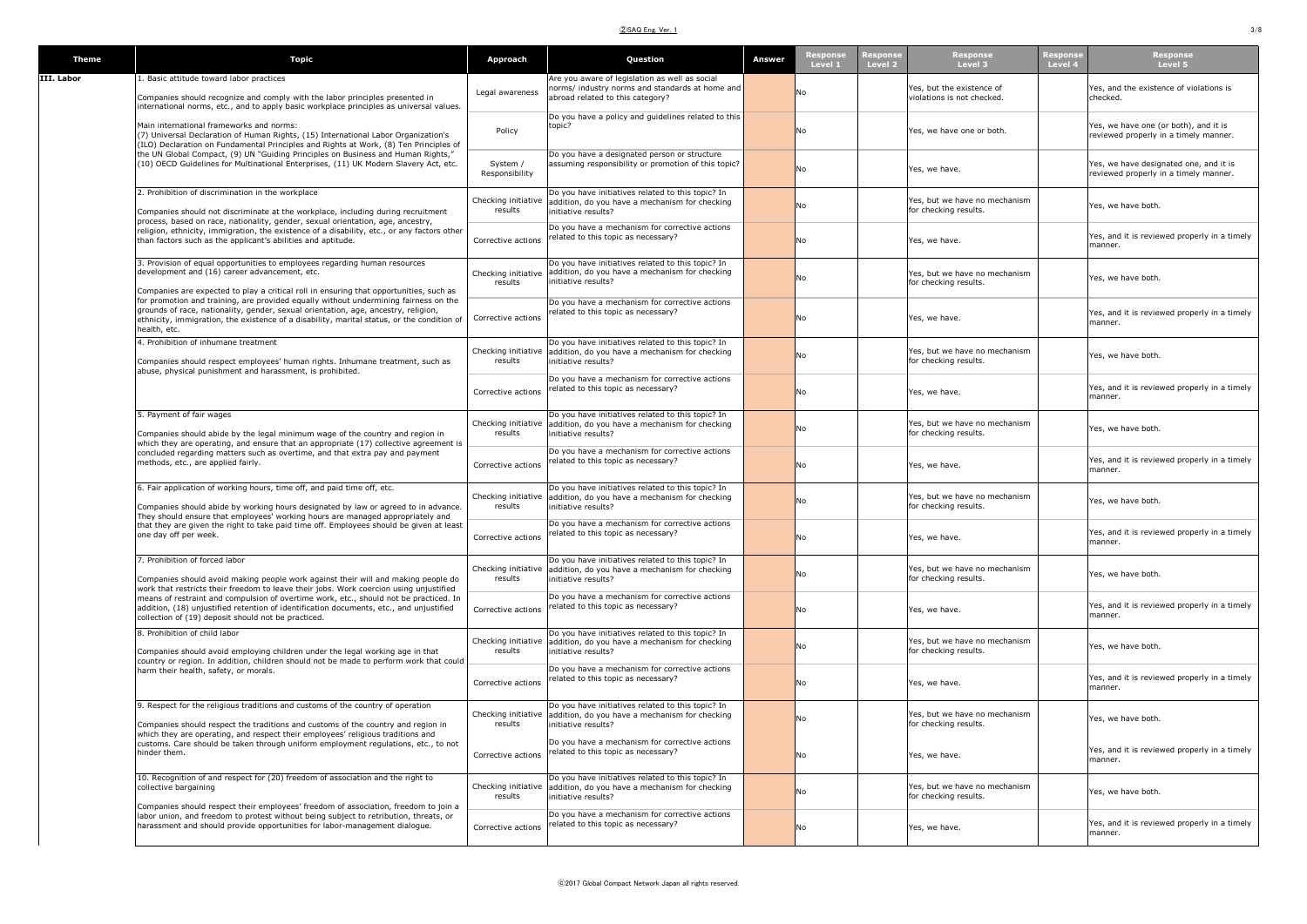#### ②SAQ Eng. Ver. 1 4/8

|--|

| <b>Intent of question:</b><br>To question whether                           | 11. Proper management of employee safety and health                                                                                                                                                                                                                                                                                                                                                                                                                                                                                                             | Checking initiative            | Do you have initiatives related to this topic? In<br>addition, do you have a mechanism for checking                                   |        |                    | Yes, but we have no mechanism                                    |                                                                                 |
|-----------------------------------------------------------------------------|-----------------------------------------------------------------------------------------------------------------------------------------------------------------------------------------------------------------------------------------------------------------------------------------------------------------------------------------------------------------------------------------------------------------------------------------------------------------------------------------------------------------------------------------------------------------|--------------------------------|---------------------------------------------------------------------------------------------------------------------------------------|--------|--------------------|------------------------------------------------------------------|---------------------------------------------------------------------------------|
| work environments are<br>provided that are safe<br>and healthy for workers, | Companies should take steps so that the risk of accidents occurring during work and<br>the risks of harmful chemical substances, noise, and odors on the human body are<br>understood and that appropriate safety measures, etc., are taken (including statutory                                                                                                                                                                                                                                                                                                | results                        | initiative results?                                                                                                                   |        | No                 | for checking results.                                            | Yes, we have both.                                                              |
| including their mental<br>health.                                           | inspections, (21) safeguards, (22) danger signals, control of the handling of chemical<br>substances, measures against dangerous work, and compliance with designations for<br>protective equipment, etc.). In addition, measures that give consideration to<br>employees' mental health should also be taken.                                                                                                                                                                                                                                                  | Corrective actions             | Do you have a mechanism for corrective actions<br>related to this topic as necessary?                                                 |        | No                 | Yes, we have.                                                    | Yes, and it is reviewed properly in a timely<br>manner.                         |
| <b>Comments</b>                                                             | Use the right column if there is anything you would like to add, such as initiatives your<br>company is taking in regards to this theme.                                                                                                                                                                                                                                                                                                                                                                                                                        |                                |                                                                                                                                       |        |                    |                                                                  |                                                                                 |
| <b>Theme</b>                                                                | <b>Topic</b>                                                                                                                                                                                                                                                                                                                                                                                                                                                                                                                                                    | Approach                       | Question                                                                                                                              | Answer | Respons<br>Level 1 | Response<br>Level 3<br>Response<br>Level 4<br>esponse<br>Level 2 | Response<br>Level 5                                                             |
| <b>IV. Environment</b>                                                      | 1. Basic attitude toward environmental initiatives<br>Companies are expected to be aware of environmental issues in (23) business<br>processes and to establish systems to resolve them. They are also required to identify<br>factors that have an impact on the environment and to take responsibility for<br>managing them.<br>Main international frameworks and norms:<br>(24) Rio Declaration on Environment and Development, (8) Ten Principles of the UN                                                                                                 | Legal awareness                | Are you aware of legislation as well as social<br>norms/ industry norms and standards at home and<br>abroad related to this category? |        | No                 | Yes, but the existence of<br>violations is not checked.          | Yes, and the existence of violations is<br>checked.                             |
|                                                                             | Global Compact, (25) ISO 14001, (26) Paris Agreement, (27) Basel Convention,<br>(28) Major laws and regulations related to the environment:<br>Japan: Basic Environment Act; Chemical Substance Control Law; Industrial Safety and<br>Health Act; Water Pollution Prevention Act; Act on Advancement of Water Resources<br>Development; Act Relating to the Prevention of Marine Pollution and Maritime<br>Disasters; River Act; Waste Management and Public Cleansing Act; Basic Act on<br>Establishing a Sound Material-Cycle Society; various recycling laws | Policy                         | Do you have a policy and guidelines related to this<br>topic?                                                                         |        | No                 | Yes, we have one or both.                                        | Yes, we have one (or both), and it is<br>reviewed properly in a timely manner.  |
|                                                                             | US: TSCA<br>EU: REACH Regulation<br>South Korea: Toxic Chemical Control Act; Occupational Safety and Health Act<br>China: Provisions on the Environmental Management of New Chemical Substances<br>Taiwan: Occupational Safety & Health Act                                                                                                                                                                                                                                                                                                                     | System /<br>Responsibility     | Do you have a designated person or structure<br>assuming responsibility or promotion of this topic?                                   |        | No                 | Yes, we have.                                                    | Yes, we have designated one, and it is<br>reviewed properly in a timely manner. |
|                                                                             | 2. Management of chemical substances indicated in laws and regulations, etc., in<br>production processes, products, and services                                                                                                                                                                                                                                                                                                                                                                                                                                | Checking initiative<br>results | Do you have initiatives related to this topic? In<br>addition, do you have a mechanism for checking<br>nitiative results?             |        | No                 | Yes, but we have no mechanism<br>for checking results.           | Yes, we have both.                                                              |
|                                                                             | Companies should manage chemical substances in products and, moreover, ascertain<br>and report the amount of handled chemical substances to the government.                                                                                                                                                                                                                                                                                                                                                                                                     | Corrective actions             | Do you have a mechanism for corrective actions<br>related to this topic as necessary?                                                 |        | No                 | Yes, we have.                                                    | Yes, and it is reviewed properly in a timely<br>manner                          |
|                                                                             | 3. Control and reduction of waste water, sludge and air emissions<br>Companies are expected to set targets at the level prescribed by law or more rigorous                                                                                                                                                                                                                                                                                                                                                                                                      | Checking initiative<br>results | Do you have initiatives related to this topic? In<br>addition, do you have a mechanism for checking<br>initiative results?            |        | No                 | Yes, but we have no mechanism<br>for checking results.           | Yes, we have both.                                                              |
|                                                                             | voluntary environmental impact reduction targets. In addition, efforts should be made<br>to prevent pollution, to monitor and control waste water, (29) sludge and air<br>emissions etc., and to reduce outflow.                                                                                                                                                                                                                                                                                                                                                | Corrective actions             | Do you have a mechanism for corrective actions<br>related to this topic as necessary?                                                 |        | No                 | Yes, we have.                                                    | Yes, and it is reviewed properly in a timely<br>manner.                         |
|                                                                             | 4. Sustainable and efficient utilization of resources (energy, water, raw materials,<br>etc.)<br>Companies are expected to set independent targets for implementing resource                                                                                                                                                                                                                                                                                                                                                                                    | Checking initiative<br>results | Do you have initiatives related to this topic? In<br>addition, do you have a mechanism for checking<br>initiative results?            |        | No                 | Yes, but we have no mechanism<br>for checking results.           | Yes, we have both.                                                              |
|                                                                             | conservation and energy savings, and to make efforts to effectively use sustainable<br>resources and energies.                                                                                                                                                                                                                                                                                                                                                                                                                                                  | Corrective actions             | Do you have a mechanism for corrective actions<br>related to this topic as necessary?                                                 |        | No                 | Yes, we have.                                                    | Yes, and it is reviewed properly in a timely<br>manner.                         |
|                                                                             | 5. Reduction of (30) GHG (greenhouse gases)<br>Companies are expected to set independent reduction targets for greenhouse gases,<br>such as carbon dioxide, methane and fluorocarbons, and make efforts to reduce them                                                                                                                                                                                                                                                                                                                                          | Checking initiative<br>results | Do you have initiatives related to this topic? In<br>addition, do you have a mechanism for checking<br>nitiative results?             |        | No                 | Yes, but we have no mechanism<br>for checking results.           | Yes, we have both.                                                              |
|                                                                             | to help combat climate change.                                                                                                                                                                                                                                                                                                                                                                                                                                                                                                                                  | Corrective actions             | Do you have a mechanism for corrective actions<br>related to this topic as necessary?                                                 |        | No                 | Yes, we have.                                                    | Yes, and it is reviewed properly in a timely<br>manner                          |
|                                                                             | 6. Identification, management, reduction, and (31) responsible disposal or recycling o<br>waste<br>Companies are expected to set independent reduction targets for waste, and make                                                                                                                                                                                                                                                                                                                                                                              | Checking initiative<br>results | Do you have initiatives related to this topic? In<br>addition, do you have a mechanism for checking<br>initiative results?            |        | No                 | Yes, but we have no mechanism<br>for checking results.           | Yes, we have both.                                                              |
|                                                                             | efforts to reduce it.                                                                                                                                                                                                                                                                                                                                                                                                                                                                                                                                           | Corrective actions             | Do you have a mechanism for corrective actions<br>related to this topic as necessary?                                                 |        | No                 | Yes, we have.                                                    | Yes, and it is reviewed properly in a timely<br>manner.                         |
|                                                                             | 7. Initiatives related to (32) biodiversity<br>Companies are expected to conduct investigations into the direct and indirect impacts                                                                                                                                                                                                                                                                                                                                                                                                                            | Checking initiative<br>results | Do you have initiatives related to this topic? In<br>addition, do you have a mechanism for checking<br>nitiative results?             |        | No                 | Yes, but we have no mechanism<br>for checking results.           | Yes, we have both                                                               |
|                                                                             | of business on the ecosystem, and make efforts to protect biodiversity and ensure its<br>sustainable utilization.                                                                                                                                                                                                                                                                                                                                                                                                                                               | Corrective actions             | Do you have a mechanism for corrective actions<br>related to this topic as necessary?                                                 |        | No                 | Yes, we have.                                                    | Yes, and it is reviewed properly in a timely<br>manner.                         |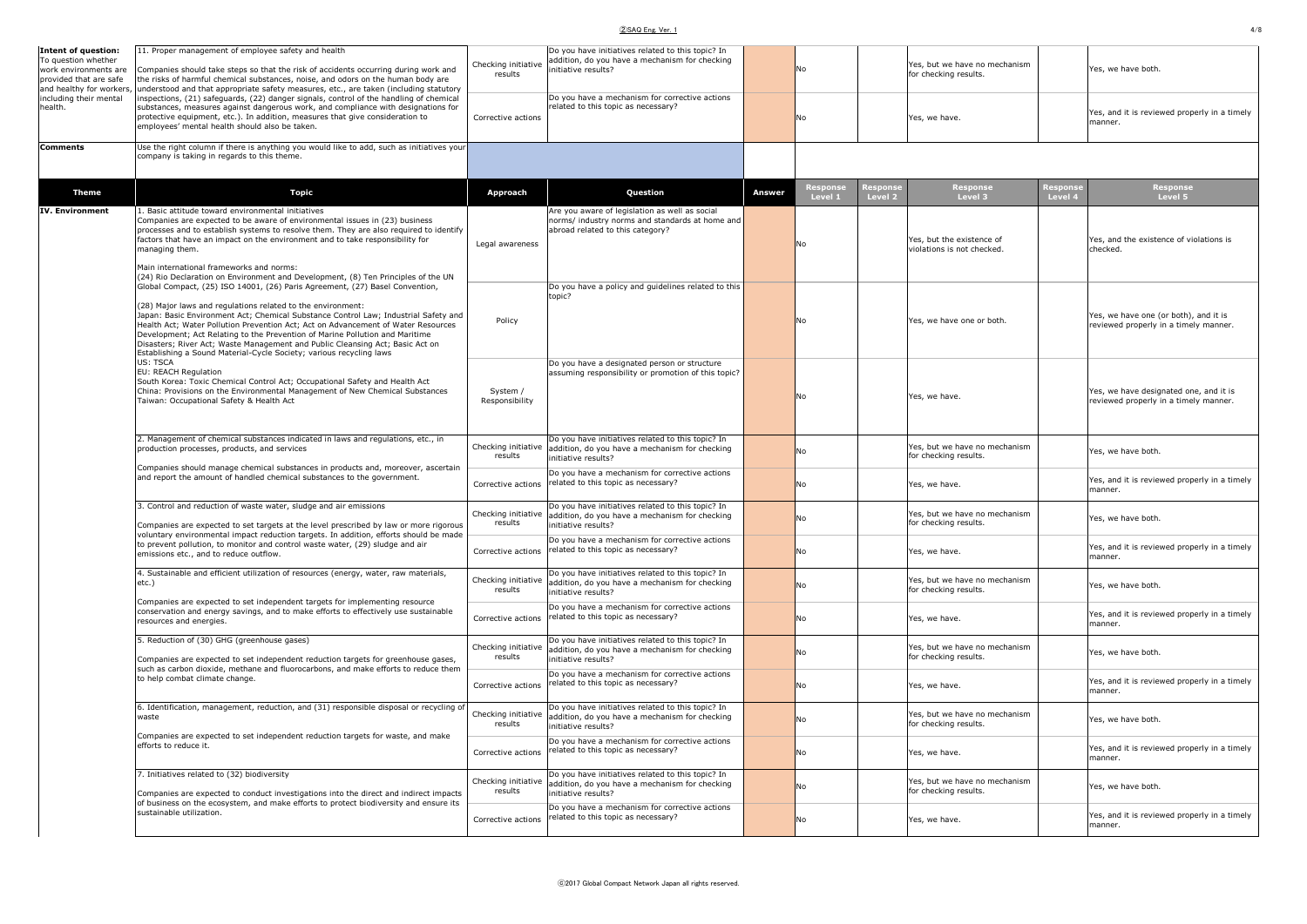| <b>Comments</b> | Use the right column if there is anything you would like to add, such as initiatives your |  |  |
|-----------------|-------------------------------------------------------------------------------------------|--|--|
|                 | company is taking in regards to this theme.                                               |  |  |
|                 |                                                                                           |  |  |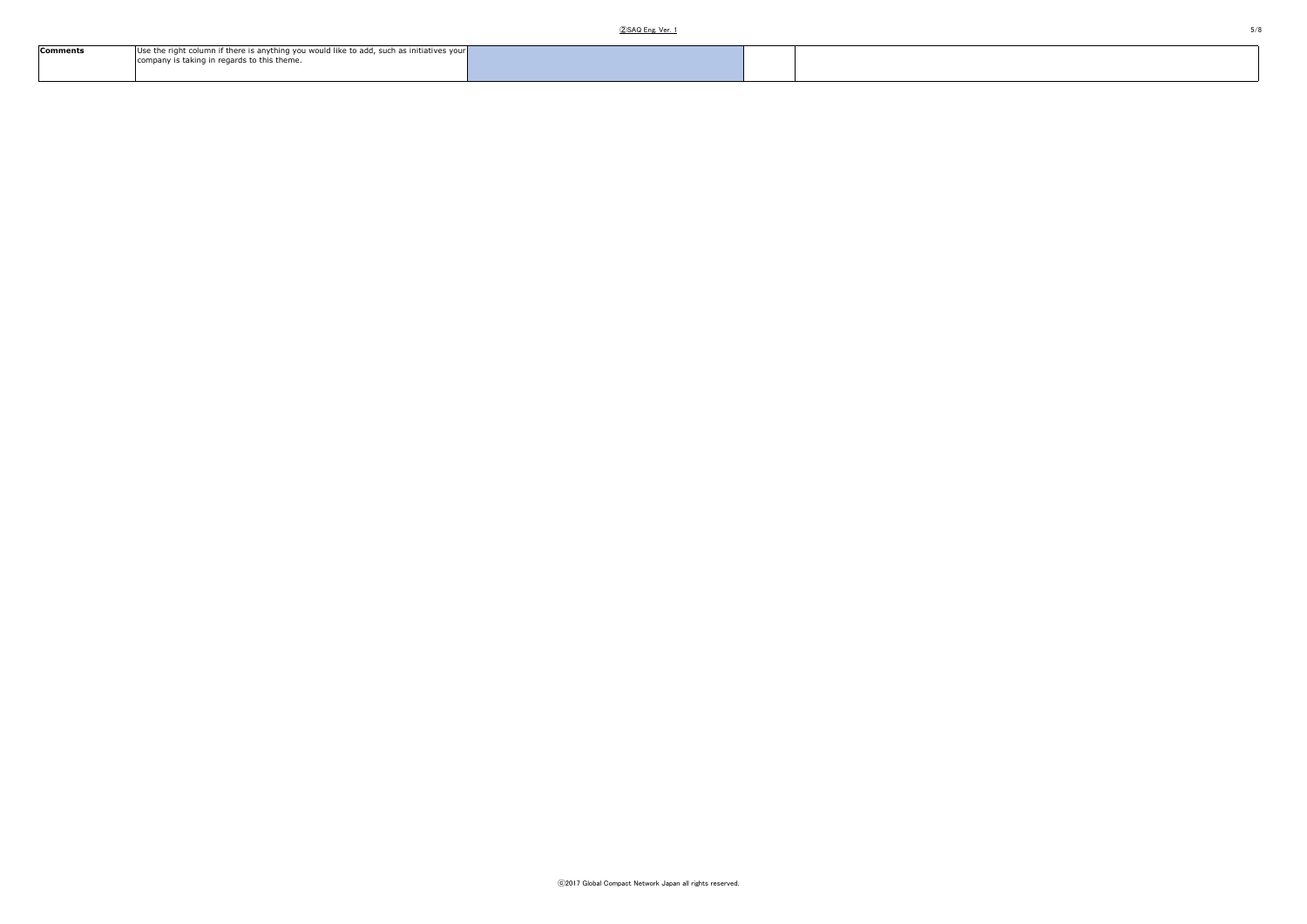## ②SAQ Eng. Ver. 1 6/8

| <b>Theme</b>                         | <b>Topic</b>                                                                                                                                                                                                                                                                                                                                                   | Approach                       | Question                                                                                                                                                 | Answer | Level 1        | Level 2 | Level 3                                                 | Level 4 | Level 5                                                                         |
|--------------------------------------|----------------------------------------------------------------------------------------------------------------------------------------------------------------------------------------------------------------------------------------------------------------------------------------------------------------------------------------------------------------|--------------------------------|----------------------------------------------------------------------------------------------------------------------------------------------------------|--------|----------------|---------|---------------------------------------------------------|---------|---------------------------------------------------------------------------------|
| <b>V. Fair business</b><br>practices | 1. Basic attitude toward fair business practices<br>Companies are expected to engage in fair business practices (e.g., prevention of<br>corruption, responsible political involvement, fair competition, rejection of<br>relationships with (33) antisocial forces/ organizations) in (23) business processes<br>producing/providing products and services.    | Legal awareness                | Are you aware of legislation as well as social<br>norms/industry norms and standards at home and<br>abroad related to this category?                     |        | No             |         | Yes, but the existence of<br>violations is not checked. |         | Yes, and the existence of violations is<br>checked.                             |
|                                      | Major international frameworks and norms related to fair business practices:<br>(8) Ten Principles of the UN Global Compact, (10) OECD Guidelines for Multinational<br>Enterprises, (34) United Nations Convention against Corruption                                                                                                                          | Policy                         | Do you have a policy and guidelines related to this<br>topic?                                                                                            |        | <b>No</b>      |         | Yes, we have one or both.                               |         | Yes, we have one (or both), and it is<br>reviewed properly in a timely manner.  |
|                                      | Major laws and regulations related to fair business practices:<br>(35) Domestic laws regarding competition: Antimonopoly Act (Japan), antitrust laws<br>(US), European Union competition law (EU)                                                                                                                                                              | System /<br>Responsibility     | Do you have a designated person or structure<br>assuming responsibility or promotion of this topic?                                                      |        | No             |         | Yes, we have.                                           |         | Yes, we have designated one, and it is<br>reviewed properly in a timely manner. |
|                                      | 2. Establishment of appropriate relationships with local governments and public<br>officials in and outside countries where business activities are conducted<br>It is expected that healthy relationships will be maintained between the company and<br>public officials, such as by managing the entertainment of public officials to prevent<br>corruption. | Checking initiative<br>results | Do you have initiatives related to this topic? In<br>addition, do you have a mechanism for checking<br>initiative results?                               |        | N <sub>o</sub> |         | Yes, but we have no mechanism<br>for checking results.  |         | Yes, we have both.                                                              |
|                                      |                                                                                                                                                                                                                                                                                                                                                                | Corrective actions             | Do you have a mechanism for corrective actions<br>related to this topic as necessary?                                                                    |        | No.            |         | Yes, we have.                                           |         | Yes, and it is reviewed properly in a timely<br>manner.                         |
|                                      | 3. Prevention of the giving and receiving of improper advantages with customers and<br>trade partners, etc., in sales and purchasing activities, etc.<br>Healthy relationships must be maintained with customers.                                                                                                                                              | Checking initiative<br>results | Do you have initiatives related to this topic? In<br>addition, do you have a mechanism for checking<br>initiative results?                               |        | <b>No</b>      |         | Yes, but we have no mechanism<br>for checking results.  |         | Yes, we have both.                                                              |
|                                      |                                                                                                                                                                                                                                                                                                                                                                | Corrective actions             | Do you have a mechanism for corrective actions<br>related to this topic as necessary?                                                                    |        | No             |         | Yes, we have.                                           |         | Yes, and it is reviewed properly in a timely<br>manner.                         |
|                                      | 4. (36) Prevention of competition law violations in sales activities, etc.<br>(37) Bid rigging, (38) cartels, (39) abuse of dominant bargaining position, and other<br>(40) unfair trading practices should be prevented from occurring.                                                                                                                       | Checking initiative<br>results | Do you have initiatives related to this topic? In<br>addition, do you have a mechanism for checking<br>initiative results?                               |        | N <sub>o</sub> |         | Yes, but we have no mechanism<br>for checking results.  |         | Yes, we have both.                                                              |
|                                      |                                                                                                                                                                                                                                                                                                                                                                | Corrective actions             | Do you have a mechanism for corrective actions<br>related to this topic as necessary?<br>Do you have initiatives related to this topic? In               |        | No             |         | Yes, we have.                                           |         | Yes, and it is reviewed properly in a timely<br>manner.                         |
|                                      | 5. Rejection of relationships with antisocial forces/organizations<br>Relationships with violent groups and corporate extortionists, etc., should be rejected.                                                                                                                                                                                                 | Checking initiative<br>results | addition, do you have a mechanism for checking<br>initiative results?<br>Do you have a mechanism for corrective actions                                  |        | No             |         | Yes, but we have no mechanism<br>for checking results.  |         | Yes, we have both.                                                              |
|                                      |                                                                                                                                                                                                                                                                                                                                                                | Corrective actions             | related to this topic as necessary?<br>Do you have initiatives related to this topic? In                                                                 |        | No             |         | Yes, we have.                                           |         | Yes, and it is reviewed properly in a timely<br>manner.                         |
|                                      | 6. Prevention of unauthorized use of a third party's intellectual property and of illegal<br>reproduction of copvrighted works<br>Intellectual property rights, including (41) patent rights, copyrights, and trademark                                                                                                                                        | Checking initiative<br>results | addition, do you have a mechanism for checking<br>initiative results?<br>Do you have a mechanism for corrective actions                                  |        | No             |         | Yes, but we have no mechanism<br>for checking results.  |         | Yes, we have both.                                                              |
|                                      | rights, should be respected.                                                                                                                                                                                                                                                                                                                                   | Corrective actions             | related to this topic as necessary?                                                                                                                      |        | No             |         | Yes, we have.                                           |         | Yes, and it is reviewed properly in a timely<br>manner.                         |
|                                      | 7. Services for responding to complaints from outside the company and for<br>consultations:<br>There should be a system in place for persons involved with trade partners or                                                                                                                                                                                   | System /<br>Responsibility     | Do you have a designated person or structure<br>assuming responsibility or promotion of this topic?<br>Do you have initiatives related to this topic? In |        | <b>No</b>      |         | Yes, we have.                                           |         | Yes, we have designated one, and it is<br>reviewed properly in a timely manner. |
|                                      | consumers who have knowledge of important risk information related to transactions<br>with the company allowing them to directly report to or consult with a dedicated<br>department or outside contact. Also, the system should be set up to ensure<br>confidentiality and to ensure that the informant will not be treated unfavorably.                      | Checking initiative<br>results | addition, do you have a mechanism for checking<br>initiative results?<br>Do you have a mechanism for corrective actions                                  |        | No             |         | Yes, but we have no mechanism<br>for checking results.  |         | Yes, we have both.                                                              |
|                                      | 8. Prohibition of insider trading                                                                                                                                                                                                                                                                                                                              | Corrective actions             | related to this topic as necessary?<br>Do you have initiatives related to this topic? In                                                                 |        | No             |         | Yes, we have.                                           |         | Yes, and it is reviewed properly in a timely<br>manner.                         |
|                                      | Persons involved with a listed company, etc., are prohibited from using undisclosed<br>company information to trade that company's stocks, etc.                                                                                                                                                                                                                | Checking initiative<br>results | addition, do you have a mechanism for checking<br>initiative results?<br>Do you have a mechanism for corrective actions                                  |        | No             |         | Yes, but we have no mechanism<br>for checking results.  |         | Yes, we have both.                                                              |
|                                      | 9. Prohibition of acts with conflicting interests                                                                                                                                                                                                                                                                                                              | Corrective actions             | related to this topic as necessary?<br>Do you have initiatives related to this topic? In                                                                 |        | N <sub>o</sub> |         | Yes, we have.                                           |         | Yes, and it is reviewed properly in a timely<br>manner.                         |
|                                      | In situations in which there is a conflict between an employee's interest and the<br>company's interest, employees are prohibited from enjoying personal benefits at the<br>expense of the company's benefits.                                                                                                                                                 | Checking initiative<br>results | addition, do you have a mechanism for checking<br>initiative results?<br>Do you have a mechanism for corrective actions                                  |        | No             |         | Yes, but we have no mechanism<br>for checking results.  |         | Yes, we have both.                                                              |
|                                      | Use the right column if there is anything you would like to add, such as initiatives your                                                                                                                                                                                                                                                                      | Corrective actions             | related to this topic as necessary?                                                                                                                      |        | No             |         | Yes, we have.                                           |         | Yes, and it is reviewed properly in a timely<br>manner.                         |
| Comments                             | company is taking in regards to this theme.                                                                                                                                                                                                                                                                                                                    |                                |                                                                                                                                                          |        |                |         |                                                         |         |                                                                                 |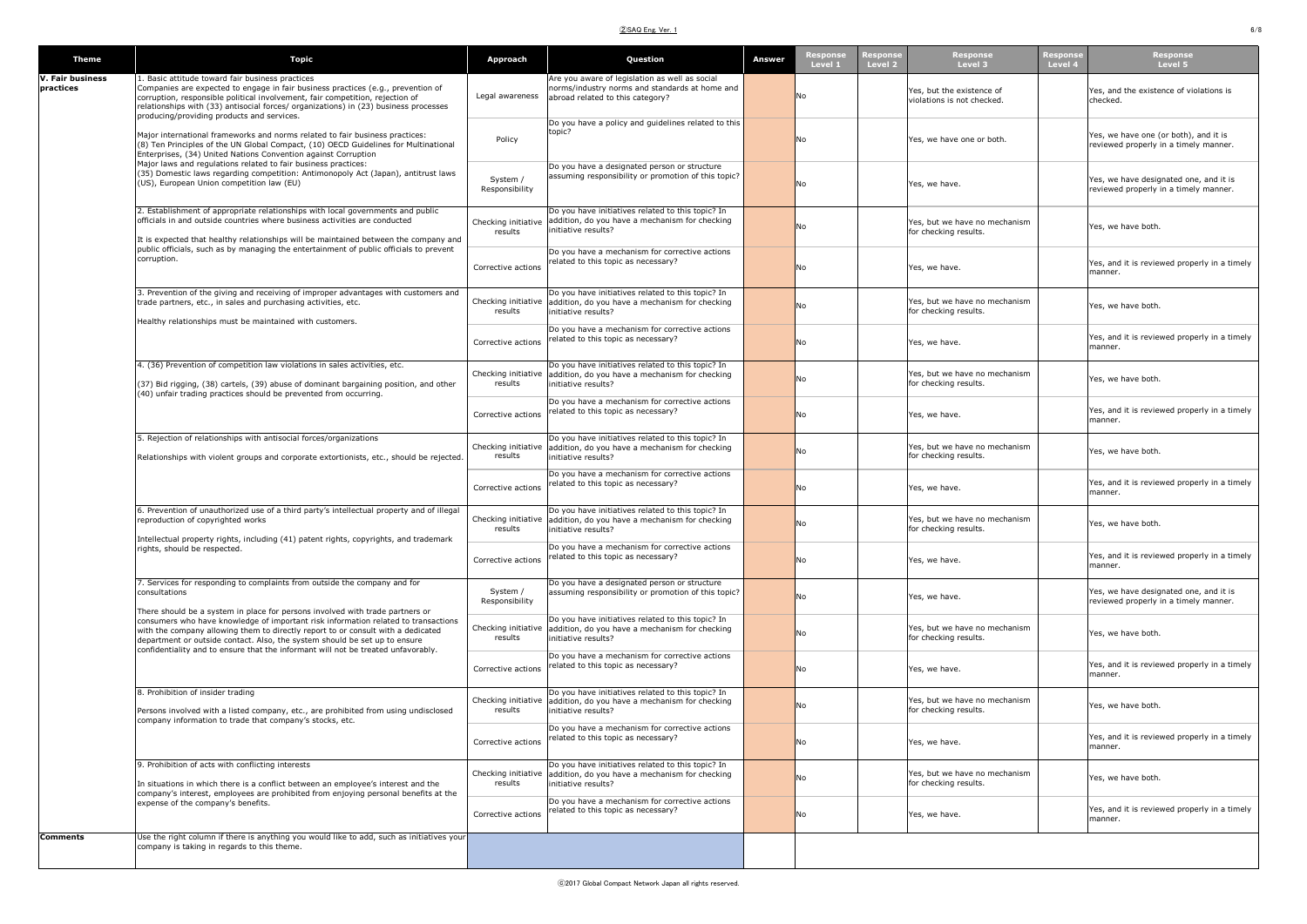## ②SAQ Eng. Ver. 1 7/8

| <b>Theme</b>                        | <b>Topic</b>                                                                                                                                                                                                                                                                                                                                                                                                                                                                                                              | Approach                       | Question                                                                                                                             | Answer | espons<br>Level 1   | Level 2            | Level 3                                                 | Level 4             | Response<br>Level 5                                                             |
|-------------------------------------|---------------------------------------------------------------------------------------------------------------------------------------------------------------------------------------------------------------------------------------------------------------------------------------------------------------------------------------------------------------------------------------------------------------------------------------------------------------------------------------------------------------------------|--------------------------------|--------------------------------------------------------------------------------------------------------------------------------------|--------|---------------------|--------------------|---------------------------------------------------------|---------------------|---------------------------------------------------------------------------------|
|                                     | VI. Quality and safety 1. Basic attitude toward product and service quality and safety<br>Companies are required to ensure the quality and safety of products and services<br>provided through business activities and to respond appropriately to customers/<br>consumers, etc., in the event of an accident.                                                                                                                                                                                                            | Legal awareness                | Are you aware of legislation as well as social<br>norms/industry norms and standards at home and<br>abroad related to this category? |        | No                  |                    | Yes, but the existence of<br>violations is not checked. |                     | Yes, and the existence of violations is<br>checked.                             |
|                                     | Main international frameworks and norms:<br>(42) ISO 9001, ISO/IEC Guide 51, EU New Approach Directives, and HACCP<br>(43) Major laws and regulations related to quality and safety:<br>PL Act; Consumer Product Safety Act; Electrical Appliances and Materials Safety Act;<br>Gas Business Act; LP Act; PMD Act; Radio Act; Food Sanitation Act; JAS Act; Water<br>Supply Act; Quality Labeling Act; Housing Quality Act; Road Transport Vehicle Act;<br>Building Standards Act; Premiums and Representations Act, etc. | Policy                         | Do you have a policy and guidelines related to this<br>topic?                                                                        |        | No                  |                    | Yes, we have one or both.                               |                     | Yes, we have one (or both), and it is<br>reviewed properly in a timely manner.  |
|                                     |                                                                                                                                                                                                                                                                                                                                                                                                                                                                                                                           | System /<br>Responsibility     | Do you have a designated person or structure<br>assuming responsibility or promotion of this topic?                                  |        | No                  |                    | Yes, we have.                                           |                     | Yes, we have designated one, and it is<br>reviewed properly in a timely manner. |
|                                     | 2. Ensuring product and service quality and safety<br>Companies are expected to qualify and ensure safety when supplying products and<br>servies.                                                                                                                                                                                                                                                                                                                                                                         | Checking initiative<br>results | Do you have initiatives related to this topic? In<br>addition, do you have a mechanism for checking<br>initiative results?           |        | No                  |                    | Yes, but we have no mechanism<br>for checking results.  |                     | Yes, and they are audited.                                                      |
|                                     | [In-house quality management system, use of a third-party certification system, etc.<br>(S mark, SG mark, ST mark, JIS mark, JAS mark, etc.)                                                                                                                                                                                                                                                                                                                                                                              | Corrective actions             | Do you have a mechanism for corrective actions<br>related to this topic as necessary?                                                |        | No                  |                    | Yes, we have.                                           |                     | Yes, and it is reviewed properly in a timely<br>manner.                         |
|                                     | 3. Appropriate response to product and service accidents and the circulation of<br>defective goods<br>Companies should establish a system in case of situations such as information                                                                                                                                                                                                                                                                                                                                       | Checking initiative<br>results | Do you have initiatives related to this topic? In<br>addition, do you have a mechanism for checking<br>initiative results?           |        | No                  |                    | Yes, but we have no mechanism<br>for checking results.  |                     | Yes, and they are audited.                                                      |
|                                     | disclosure, notification of the relevant authorities, product recall, and safety measures<br>for supply destinations.                                                                                                                                                                                                                                                                                                                                                                                                     | Corrective actions             | Do you have a mechanism for corrective actions<br>related to this topic as necessary?                                                |        | No                  |                    | Yes, we have.                                           |                     | Yes, and it is reviewed properly in a timely<br>manner.                         |
| <b>Comments</b>                     | Use the right column if there is anything you would like to add, such as initiatives your<br>company is taking in regards to this theme.                                                                                                                                                                                                                                                                                                                                                                                  |                                |                                                                                                                                      |        |                     |                    |                                                         |                     |                                                                                 |
| <b>Theme</b>                        | <b>Topic</b>                                                                                                                                                                                                                                                                                                                                                                                                                                                                                                              | <b>Approach</b>                | Question                                                                                                                             | Answer | Response<br>Level 1 | Respons<br>Level 2 | Response<br>Level 3                                     | Response<br>Level 4 | Response<br>Level 5                                                             |
| <b>VII. Information</b><br>security | 1. Basic attitude toward information security<br>Businesses are required to properly manage and protect information obtained through<br>business activities and to take defensive measures against threats on computer<br>networks.                                                                                                                                                                                                                                                                                       | Legal awareness                | Are you aware of legislation as well as social<br>norms/industry norms and standards at home and<br>abroad related to this category? |        | No                  |                    | Yes, but the existence of<br>violations is not checked. |                     | Yes, and the existence of violations is<br>checked.                             |
|                                     | Major laws and regulations related to information security:<br>Penal Code; Basic Act on Cybersecurity; Act on the Protection of Personal Information;<br>Act against Unauthorized Access; Act on Electronic Signature Certification, etc.                                                                                                                                                                                                                                                                                 | Policy                         | Do you have a policy and guidelines related to this<br>topic?                                                                        |        | No                  |                    | Yes, we have one or both.                               |                     | Yes, we have one (or both), and it is<br>reviewed properly in a timely manner.  |
|                                     |                                                                                                                                                                                                                                                                                                                                                                                                                                                                                                                           | System /<br>Responsibility     | Do you have a designated person or structure<br>assuming responsibility or promotion of this topic?                                  |        | No                  |                    | Yes, we have.                                           |                     | Yes, we have designated one, and it is<br>reviewed properly in a timely manner. |
|                                     | 2. Defense against attacks on computer networks<br>Defensive measures should be taken against attacks on computer networks, and<br>managed so as to not cause damage to the company or other businesses.                                                                                                                                                                                                                                                                                                                  | Checking initiative<br>results | Do you have initiatives related to this topic? In<br>addition, do you have a mechanism for checking<br>initiative results?           |        | No                  |                    | Yes, but we have no mechanism<br>for checking results.  |                     | Yes, and they are audited.                                                      |
|                                     |                                                                                                                                                                                                                                                                                                                                                                                                                                                                                                                           | Corrective actions             | Do you have a mechanism for corrective actions<br>related to this topic as necessary?                                                |        | No                  |                    | Yes, we have.                                           |                     | Yes, and it is reviewed properly in a timely<br>manner.                         |
|                                     | 3. Protection of personal data and privacy<br>The personal information of customers, third parties, and employees should be<br>properly managed and protected.                                                                                                                                                                                                                                                                                                                                                            | Checking initiative<br>results | Do you have initiatives related to this topic? In<br>addition, do you have a mechanism for checking<br>initiative results?           |        | No                  |                    | Yes, but we have no mechanism<br>for checking results.  |                     | Yes, and they are audited.                                                      |
|                                     |                                                                                                                                                                                                                                                                                                                                                                                                                                                                                                                           | Corrective actions             | Do you have a mechanism for corrective actions<br>related to this topic as necessary?                                                |        | No                  |                    | Yes, we have.                                           |                     | Yes, and it is reviewed properly in a timely<br>manner.                         |
|                                     | 4. Prevention of misuse of confidential information<br>Confidential information received from customers and third parties should be properly<br>managed and protected.                                                                                                                                                                                                                                                                                                                                                    | Checking initiative<br>results | Do you have initiatives related to this topic? In<br>addition, do you have a mechanism for checking<br>initiative results?           |        | No                  |                    | Yes, but we have no mechanism<br>for checking results.  |                     | Yes, and they are audited.                                                      |
|                                     |                                                                                                                                                                                                                                                                                                                                                                                                                                                                                                                           | Corrective actions             | Do you have a mechanism for corrective actions<br>related to this topic as necessary?                                                |        | No                  |                    | Yes, we have.                                           |                     | Yes, and it is reviewed properly in a timely<br>manner.                         |
| <b>Comments</b>                     | Use the right column if there is anything you would like to add, such as initiatives your<br>company is taking in regards to this theme.                                                                                                                                                                                                                                                                                                                                                                                  |                                |                                                                                                                                      |        |                     |                    |                                                         |                     |                                                                                 |